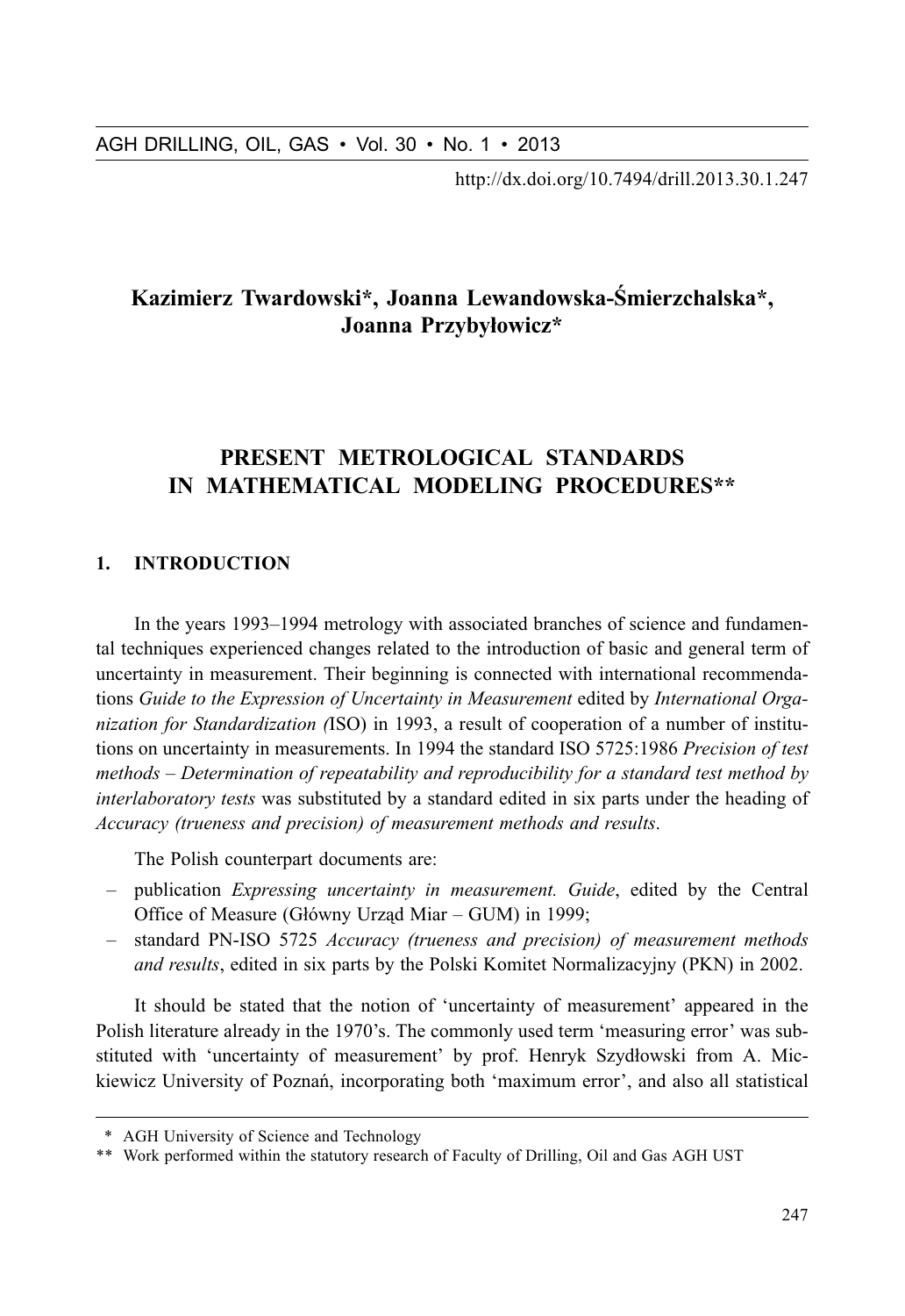parameters describing the precision of performed measurements [15]. The commonly applied term 'error' is very misleading, as in reality instead of error only uncertainty of measurement result occurs.

The standard PN-ISO 5725-1 contains Polish counterparts of English terms given in ISO 5725-1, and which are a collection of terms that are partly different from basic and general metrology terms presented in the *International Vocabulary of Basic and General* Terms in Metrology, ISO 1993, ed. GUM 1996. The differences refer to the scope of the terms and some notions, e.g. accuracy and trueness.

The scope of the standard ISO 5725 justifies the use of a specific set of notions that are sometimes modified. In 2000–2002 the following publications were also edited:

- extensive, 13-sheet long, standard PN-ISO 31: Physical quantities and units of measure, in that, e.g. sheet 0: General principles introducing to, e.g. units of measure 'singularity' referring to a quantity equal to one (dimensionless until then) and sheet  $11: Ma$ thematical signs and symbols for physical sciences and techniques;
- standards PN-ISO 3534: Statistics. Terminology and symbols, covering 4 sections, in that, e.g. section 3: General terms referring to observation of measurement results.

#### $2.$ MOST IMPORTANT CHANGES IN METROLOGICAL TERMS

Accounting for the above mentioned standards when determining quantitative indices characterizing the quality of measuring methods and used for working out the results, the following notions and terms should be taken care of:

**Assumed reference value** – value used as a reference for the comparison, substituting the true (real) unknown; it is established on the scientific bases, research works or as an expected value, i.e. average value for a given population (series) of measurement results.

**Trueness** – a degree of congruence of the mean value obtained from a large population of results and the assumed reference value, expressed as loading; previous trueness was presented as 'accuracy of mean value'.

*Accuracy* – degree of congruence between the result of measurement and the assumed reference value; if this refers to a set of results, it covers random components and common systematic error or loading component (previously the notion 'accuracy' covered only the component which is now called trueness).

**Loading** – a difference between expected value and the assumed reference value, i.e. total systematic error (unlike random error).

**Precision** – degree of congruence between independent results obtained in definite conditions, only dependent on the distribution of random errors.

**Repeatability** – accuracy in repeatability conditions met, i.e. when independent results of the same units are obtained with the same method, in the same laboratory, by the same operator with the same equipment and in short spans of time.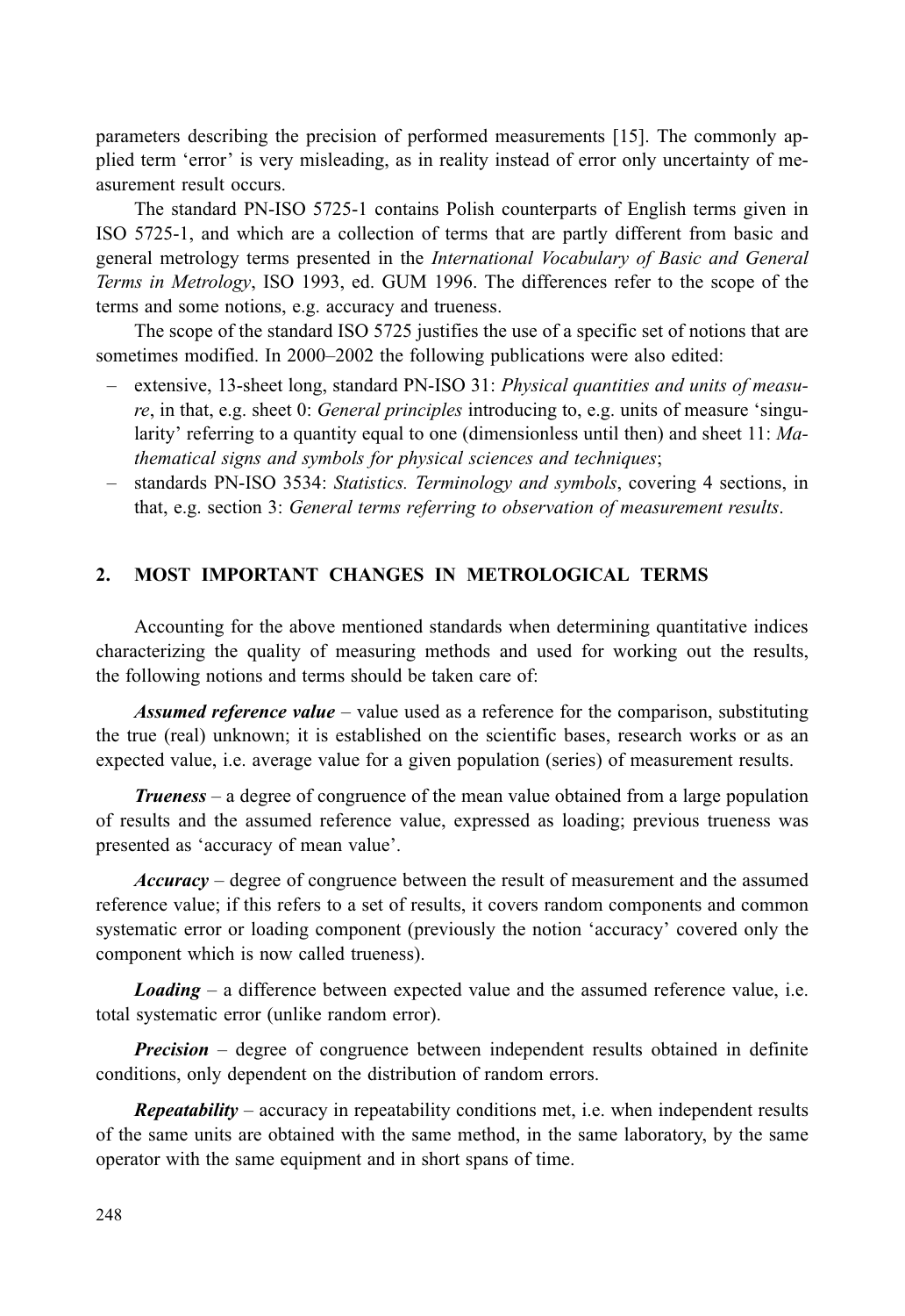**Reproducibility** – precision when reproducibility conditions are met, i.e. when the results of analyses of the same research units are obtained with the same method in various laboratories by various operators with the use of different equipment.

Uncertainty of measurement – evaluation related with the result of measurement characterizing intervals, inside of which an unknown true value can be expected (with no systematic error, the random uncertainty component can be interpreted as a statistical confidence interval); two types of uncertainty can be distinguished: type  $A$  – uncertainty which can be defined with mathematical statistics methods, and type  $B$  – uncertainty which can be determined using various methods, e.g. on the basis of literature data, material certificates and proofs, technical data of measuring device, own experience and available knowledge, etc.

The changes in measurements at the stage of result elaboration resulted in:

- obtaining correct results, which signifies identification of systematic errors or their elimination:
- quantitative evaluation of quality of final results by evaluation of their uncertainty (instead of a classical count of errors).

The results of measurement of physical values are presented as intervals (not points!), which is justified practically and theoretically. This stems from the metrological postulate that the so-called sensitivity thresholds of measurement methods are bigger than zero, e.g.  $[14]$ .

This is explained by:

- 1) technical-biological causes: limited (imperfect) accuracy of tools and systems used in the measuring process, and also our senses;
- 2) physical nature of investigated objects and phenomena: matter has a grain texture, whereas a number of physical effects have a quantum character; constant measurable quantities in a given interval can assume infinitely numerous values, differing by infinite elemental increases, where the smallest possible one is an elemental quantum (grain) of the measured value;
- 3) theoretical premises resulting from the probability calculus and mathematical statistics: probability of the fact that continuous random variable  $X$ , which is used for the quantitative analysis of measurement results, assumes an arbitrary point value  $a$  and is equal to zero:

$$
P(X = a) = \lim_{b \to a} P(a \le X \le b) = \lim_{b \to a} \int_{a}^{b} f(x)dx = \int_{b}^{a} f(x)dx = 0
$$
 (2.1)

where  $f(x)$  is a density function of probability random variable X or briefly: density of probability [16]; probability P bigger than zero refers to situations when variable X assumes values from an arbitrary finite interval  $(a, b)$ :  $a \le X \le b$ , where the difference  $(b - a)$  is bigger than zero, which means interval evaluation.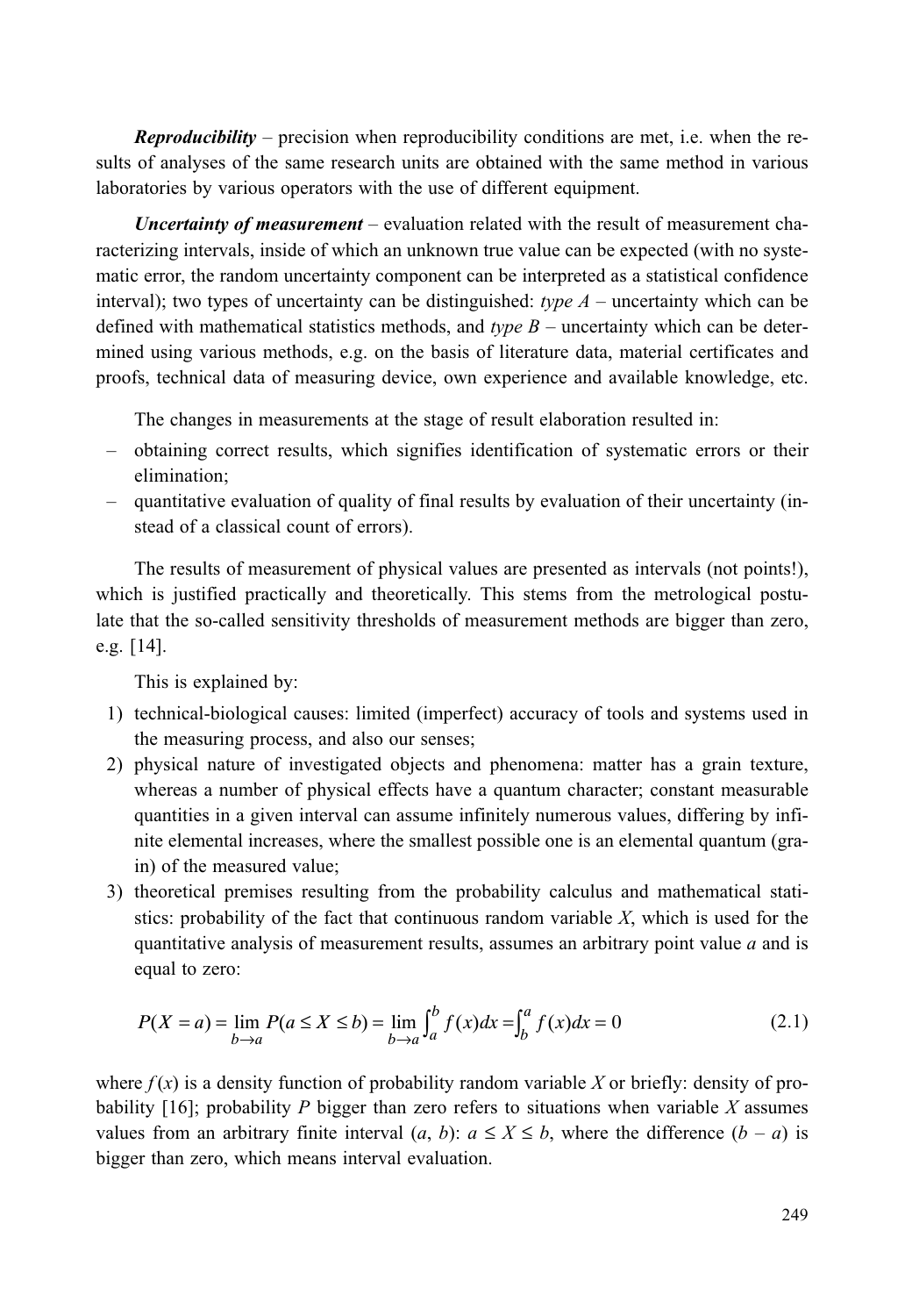Above remarks justify the unquestionable metrological axiom saying that the result of measurement has a form of an interval on a dimensional axis. Above presented rules, according to which the physical measurables are presented, should also find its representation in practical procedures of mathematical modeling.

#### $\overline{3}$ . PRINCIPLES OF MATHEMATICAL MODELING

### 3.1. Basic notions in modeling

Modeling aims at presenting a real object or technological process as a model, which should enable one to investigate and analyze it and get the most efficient description of the object or actual process. The purpose for which the model has been elaborated is most important as it determines the way in which the model is made at the assumed simplification level.

The basic notion in modeling is the model. The actually existing objects or processes are original, whereas the model is a simplified (abstract or physical) representation, neglecting all the properties which are not subject of the study. By doing this, the model becomes more convenient to handle and analyze than the original, which is frequently too complex.

The model is a quantitative and qualitative representation of the original, thanks to which the dependence between analyzed factors can be accounted for. This is always a compromise between tending to obtain a true and detailed representation of reality and the tendency to simplify have only an approximation, which should be satisfactory from the practical point of view. If the simplifications go too far, the model stops describe the reality properly; on the other hand, a true model is usually unattainable (too complex) and devoid of economic justification. Models should be verified practically, *i.e.* experimentally.

The notion of a model is very broad, hence the detailed classification of models is very difficult and sometimes ambiguous  $[1, 4, 10]$ . Generally, all the models can be divided into cognitive (conceptual, notional) and material (physical, real) ones. According to the modern theory and philosophy of science strongly attached to the modeling reality [6]: "Models blur the boundaries between the thought and an object. There exist conceptual models of physical processes and physical models of rational processes". When creating material models employing criteria of similarity with the study object, other models, similar to the prototype, can be distinguished: geometrical, physical and mathematic ones [10].

The scientific-technical publications representing various disciplines of science differ in the classifications of models and modelings.

For instance, the most frequent models encountered in hydrogeology [8] are the following: a) physical (hydraulic), natural or artificial, depending on the material used; b) analogy, making use of analogies of mathematical description of physically varying effects; c) mathematical, most frequently deterministic type, based on strict analytical solutions or approximated numerical solutions.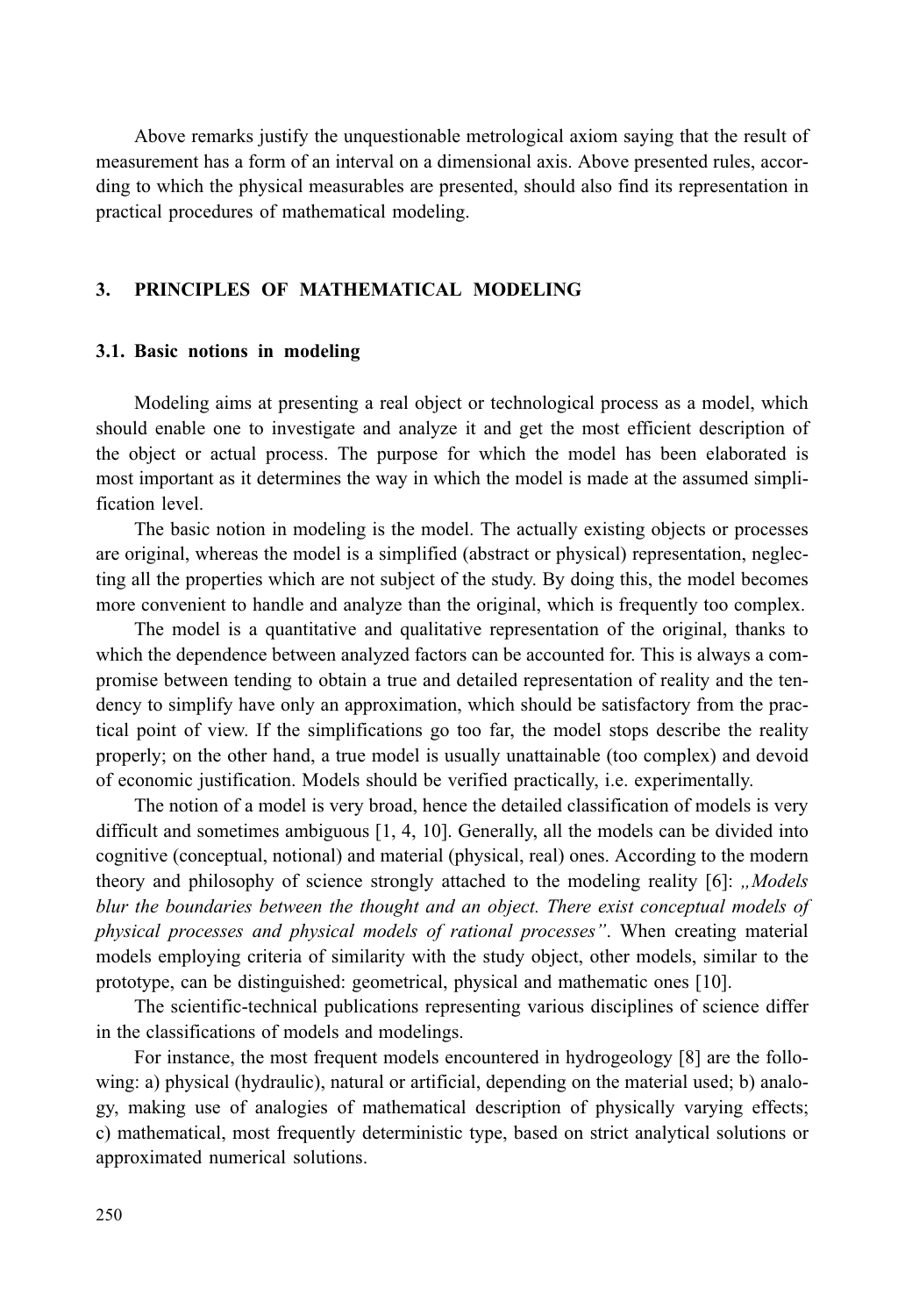In a work on environmental engineering [7], two groups (categories) of models are distinguished: a) physical, being laboratory paradigms of the studied systems; b) mathematical, sometimes commonly called 'computer' ones, represented by deterministic simulation models or stochastic empirical models.

In modeling of dynamic systems after [11], the models are divided into notional and real ones, where the latter can be represented by physical and/or mathematical models.

The above information and rich literature devoted to modeling clearly reveal that in practice a two-category division dominates: physical and mathematical models. This classification is fully justified as in many disciplines (e.g. mechanics) the analysis of the object or effect has to be preceded by its physical model, and only then realized based on the mathematical modeling (e.g.  $[1, 23]$ ).

### 3.2. Characteristic of mathematical models

Gutenbaum [1] defines mathematical model as a set of symbols and mathematical relations and operation principles, when these symbols and relations refer to definite elements of modeled reality area.

The interpretation of symbols and mathematical relations leads to the construction of a model. Mathematical modeling is interdisciplinary and universal in nature, i.e. allows for analyses and can be used in various disciplines. Hence, it has been commonly used, especially over the last decades, also in disciplines that have been considered to be non-mathematizable, e.g. humanities. As already mentioned, to investigate an object or effect one should build its physical model first. This is a concept how to describe an object or effect and establish parameters that have influence on it. This particularly refers to mechanics, where the measured quantity is sometimes defined as a 'measurand' and presented as a mathematical model (e.g. [23]). In other disciplines of science mathematical modeling is preceded by the phase of conceptual modeling (cognitive, conceptual, notional).

Making of the mathematical model should be understood as a mathematical notation of physical laws valid for the studied processes and objects. These can be various algebraic equations, normal differential equations or partial ones, differential-integral equations, difference equations, etc. with possible boundary and initial conditions. The mathematical model of a definite object or physical effect can have many equivalent mathematical forms, differing in the applied notation, i.e. mathematical form [1, 4, 11].

Depending on the assumed criteria, mathematical models can be classified in a number of ways, tracing back to mathematics, physics and related sciences, e.g. static-dynamic, stationary-non-stationary, linear-non-linear ones. In practice, however, the most important division as far as technical sciences are concerned, is the general classification of models, resulting from the cause-and-effect postulate for the causative (deterministic, determined) and random (random, probabilistic, stochastic, statistical) models [4]. In causative (deterministic) models only the cause-and-effect function relations take place for all the physical quantities. If at least one relation that is not of cause-and-effect type occurs, the model is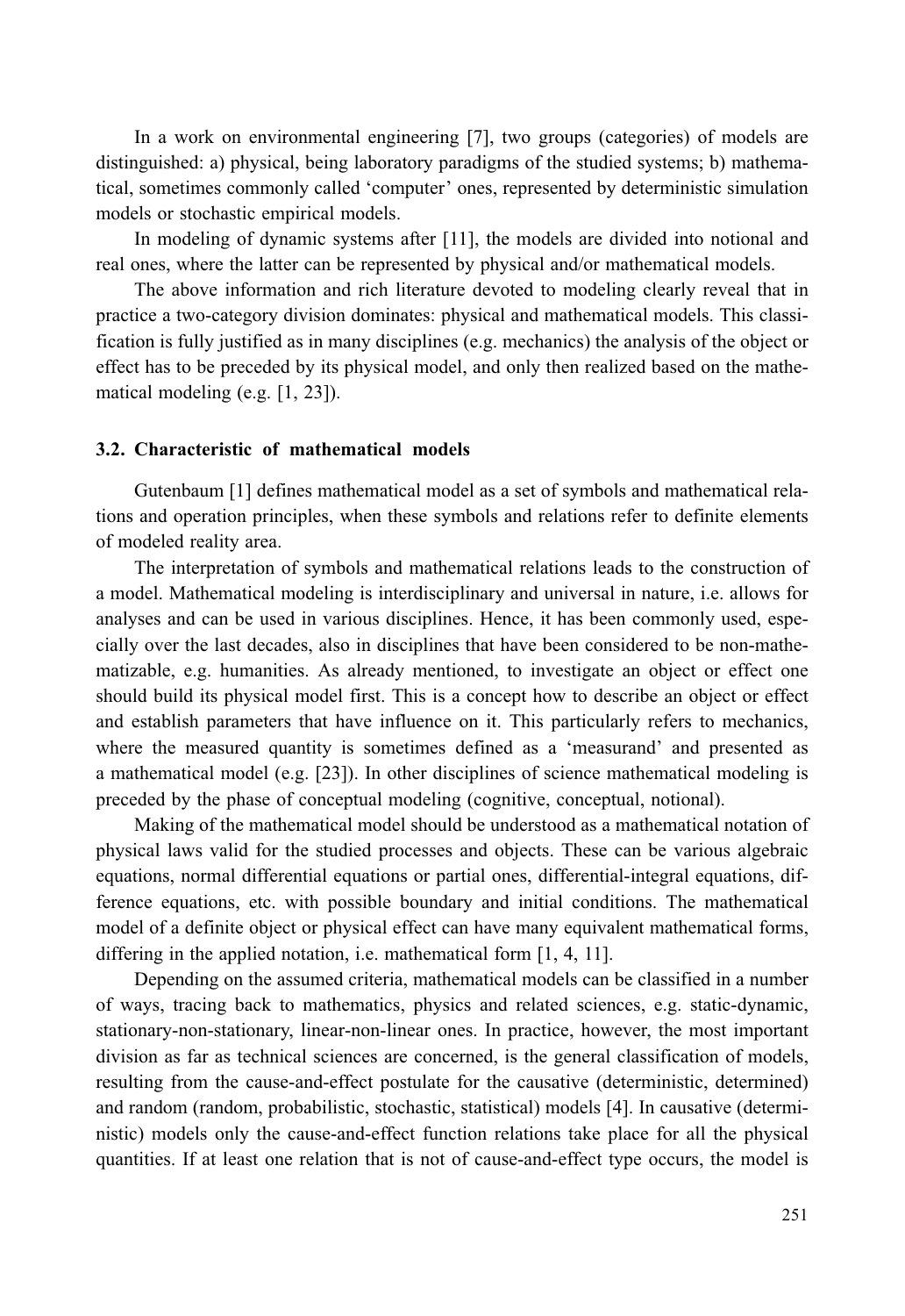called a random model. In literature devoted to this subject one can find a number of various opinions and proposals, which are sometimes ambiguous, or even exclusive. In his comprehensive work [1] J. Awrejcewicz gives the following mathematical models, as referred to mechanics<sup>.</sup>

- a) deterministic  $-$  all parameters are determined;
- b) probabilistic at least one of the parameters is a random with unknown distribution of probability;
- c) statistical at least one of the parameters is a random variable with unknown distribution of probability;
- d) strategic  $-$  at least one of the parameters can assume one of defined values.

In the work devoted to environmental protection [7] P. Holnicki-Szulc distinguishes computer model, including mathematical models:

- a) simulation (deterministic) analytical models (with accurate solutions) and numerical models (with approximated solutions);
- b) empirical (stochastic) models based on semi-empirical statistical data, illustrating relations between measured values and available data.

Similarly, in an extensive monograph [3] on reservoir engineering the authors discuss computer models, which in practice is reduced to the realization of various equivalent models: mathematical, numerical, network, difference, and reservoir models in particular.

In work on hydrogeology [9] the following mathematical models are distinguished:

- a) deterministic, covering analytical and numerical models;
- b) stochastic (statistical);
- c) combined models, linking elements of above-mentioned models.

M. Sobczyk in his highly recommended handbook on statistics [6] distinguishes two types of relations between variables:

- a) functions a given value of a variable (independent, explanatory  $X$ ) has one and only one corresponding other variable (dependent Y);
- b) stochastic (probabilistic) with a change of value of one variable, the distribution of probability of the other variable changes too; a specific case of this relation is a (statistical) correlation, when the determined values of one variable have strictly corresponding mean values of the other variable.

In the light of the review of various mathematical model classifications, the simplest and best justified division of models, as far as the character of measurable physical values in technical sciences goes, is a division into three classes of mathematical models, partly congruent with the one proposed in  $[17, 19, 20, 21]$ :

- a) deterministic (functions);
- b) random (stochastic), including statistical ones;
- c) deterministic-statistical.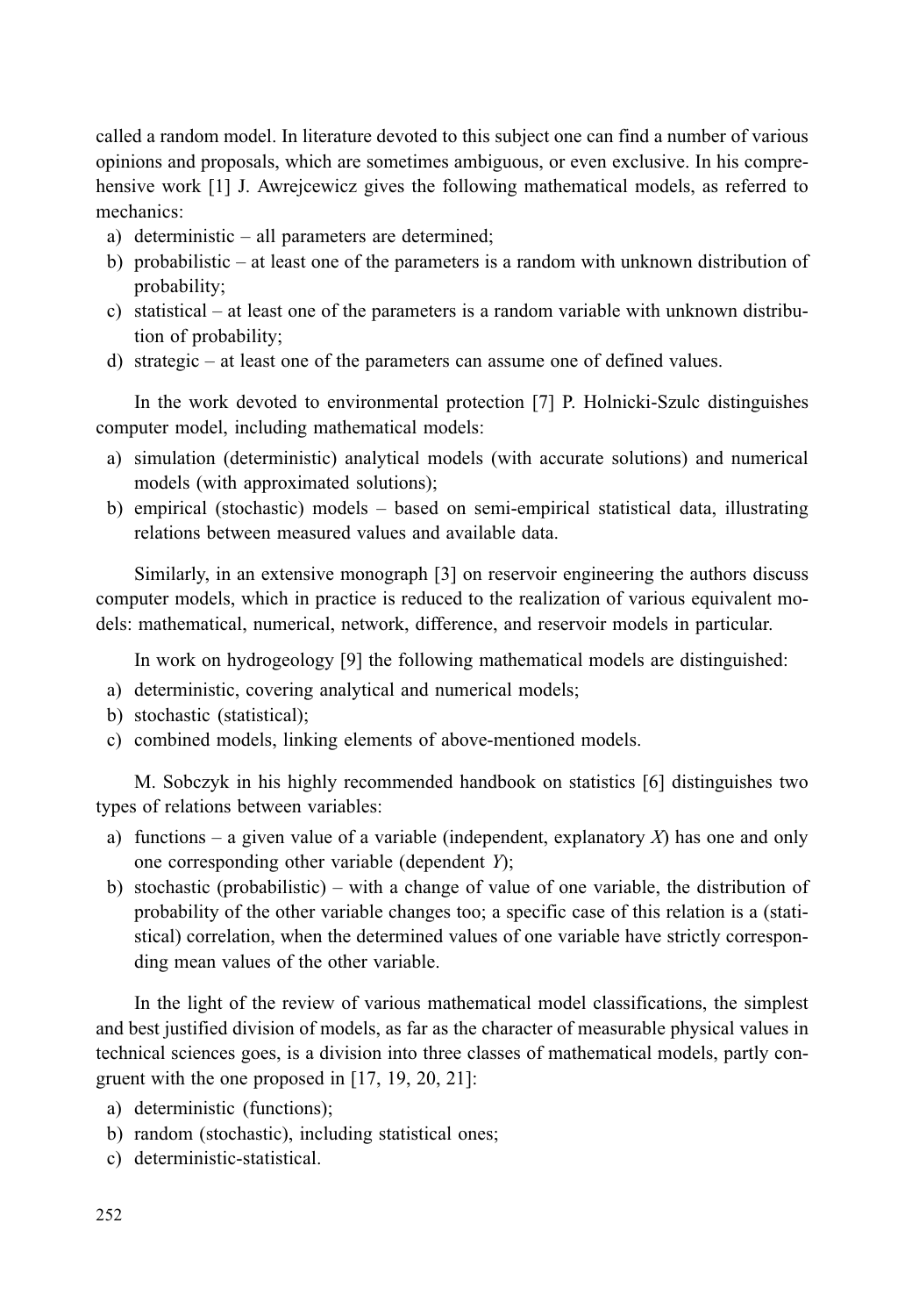The following quantities can be distinguished in the structure of the mathematical model [4, 23]:

- input  $X = \{x_i : i = 1, n_x\}$ ;
- output  $Y = \{y_i : i = 1, n_v\}$ ;
- characterizing the model, i.e. regarded to play an important role of its attributes, also called quantities influencing the result,  $H = \{h_i : i = 1, n_h\};$
- remaining quantities, especially various types of unexpected disturbances  $Z = \{z_i : i = 1, n_{\zeta}\}\.$

In the metrological categories the output quantities  $Y$  should be treated as the results of measurements of analyzed values, whereas input quantities  $X -$  as auxiliary quantities, appearing in formulae defining values of type

$$
Y = f(X_i; i = 1, n_X) \tag{3.1}
$$

in transient measurements. Relations between values characterizing the model make up its characteristic.

The basic types of analyses of mathematical models are [4]:

- analysis, i.e. simple task,
- control, i.e. reverse task,
- sensibility analysis,
- identification.

Analysis of the model is a simple task lying in determining output quantities knowing the characteristic of the model and input data. The results of analysis of the model are frequently used for model verification: analysis of its congruence with the object of study and accuracy of model.

Control is a reverse task, which means such a selection of input quantities that the required output data are obtained for a known characteristic of the model.

Sensitivity analysis is an analysis of influence of parameters of the model on output quantities. The results of sensitivity analysis and the results of analysis allow for an evaluation of influence of various quantities on the results of the studies model, especially evaluation of the influence of disturbances or remaining uncontrolled quantities of the model on these results.

Identification of the model lies in characterizing the model on the basis of known input and output quantities. The analysis of the model can be treated as identification of the model. Identification may focus of the structure of the model (structural identification) or parameters (parametric identification).

From the point of view of mathematical modeling of objects (systems), the following three models can be distinguished  $[1, 7]$ :

a) phenomenological (education) – describes and explains the mechanism of the system operation;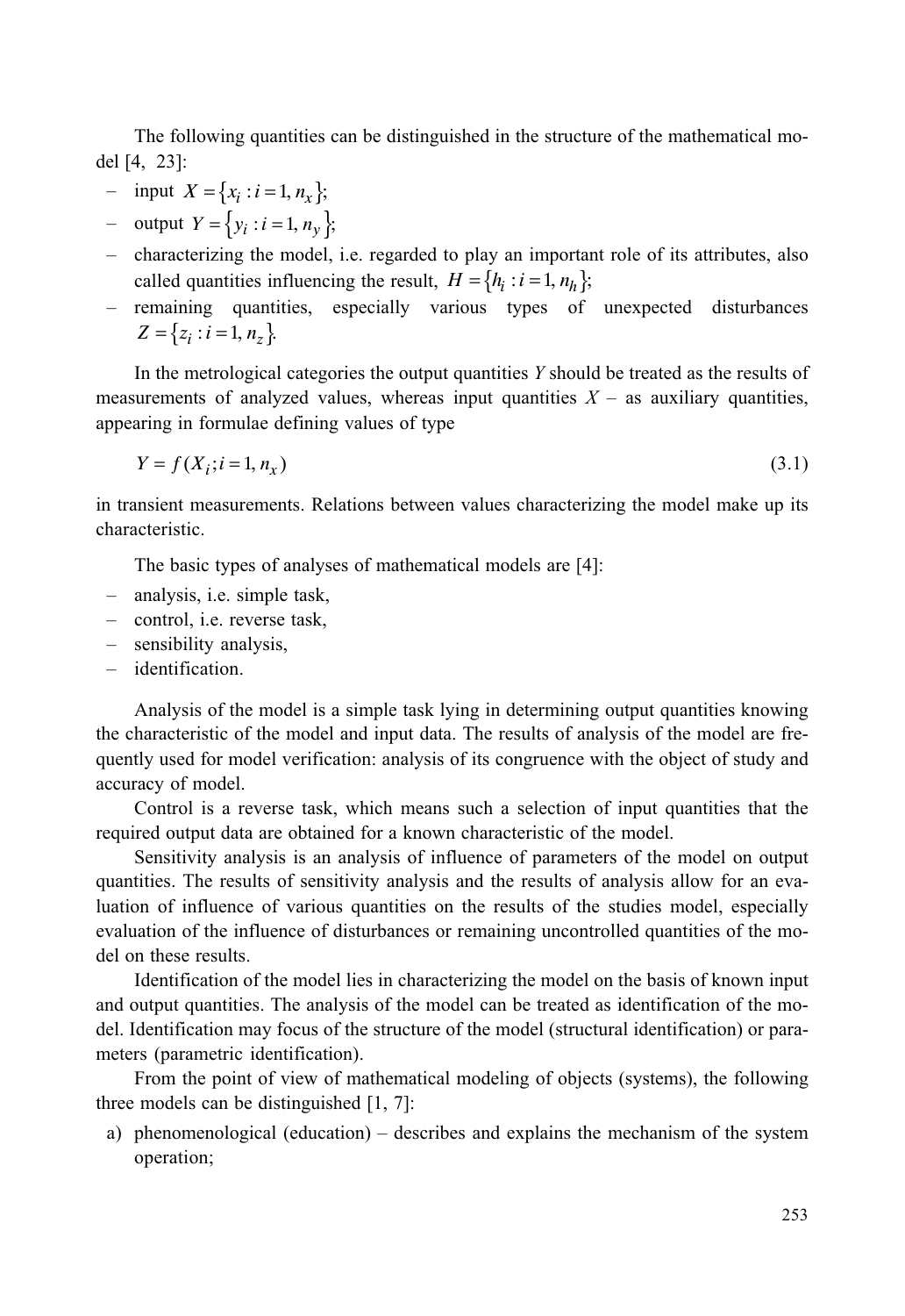- b) prognostic (simulation) allows for predicting future behaviour of the model and analyzing actual object (system) by comparative simulation, *i.e.* analysis of mathematical model;
- c) decision (management-aiding) allows for proper selection of input reactions meeting required conditions (values of input quantities).

Over the last years we have observed an intense development of a new approach to the analysis of large data sets and mathematical models construed on this basis. This is the youngest (dating back to the 1980's) and quickly developing part of computer science known as data mining [12, 13]. It links the algorithms worked out over the last 30 years for data analysis and finding trends and regularities with classic statistical methods, probability calculus and database technologies. One of the main segments of data exploration is modeling, with its final objective of finding practical solutions of definite problems, especially as far as predicting, simulating and management aiding (decision taking) are concerned [12].

#### $\overline{4}$ . **EVALUATION OF RESULTS OF MATHEMATICAL MODELING**

## 4.1. Identification of possible systematic errors

The present theory of uncertainty assumes the random model of inaccuracy of measurements, whereas the ways of evaluating their uncertainty are referred to correct measurements, i.e. not burdened with systematic error.

Systematic error in its definition has a specified value and sign, therefore is determined, not random. If it is determined, the result of the measurement can be easily corrected by introducing the same value but with the opposite sign. If the value of the correction is unknown, which signifies that the result of the measurement was incorrect, it should be treated as additional random uncertainty. Hence a great practical significance of identification of possible systematic errors referring to the measurement of output values  $Y$  and input quantities  $X$  in the mathematical model (function of measurement) (3.1).

If a given quantity  $Y$  or  $X$  is measured in laboratory conditions (the so-called active experimental analyses), the identification of systematic error (loading of the laboratory, in terms of metrology) can be realized by additional measurements (for verification purposes) in a laboratory accredited by the Polish Centre for Accreditation and confirmed with a respective certificate. An example of this type of procedure is depicted in the publication [22].

If the output quantity of model Y undergoes measurements in industrial conditions (the so-called passive experimental analyses), then in favourable conditions model's congruence with the object (effect) can be checked out and verified. This gives an opportunity to find out the so-called loading of model, being its additive or multiplicative systematic error, the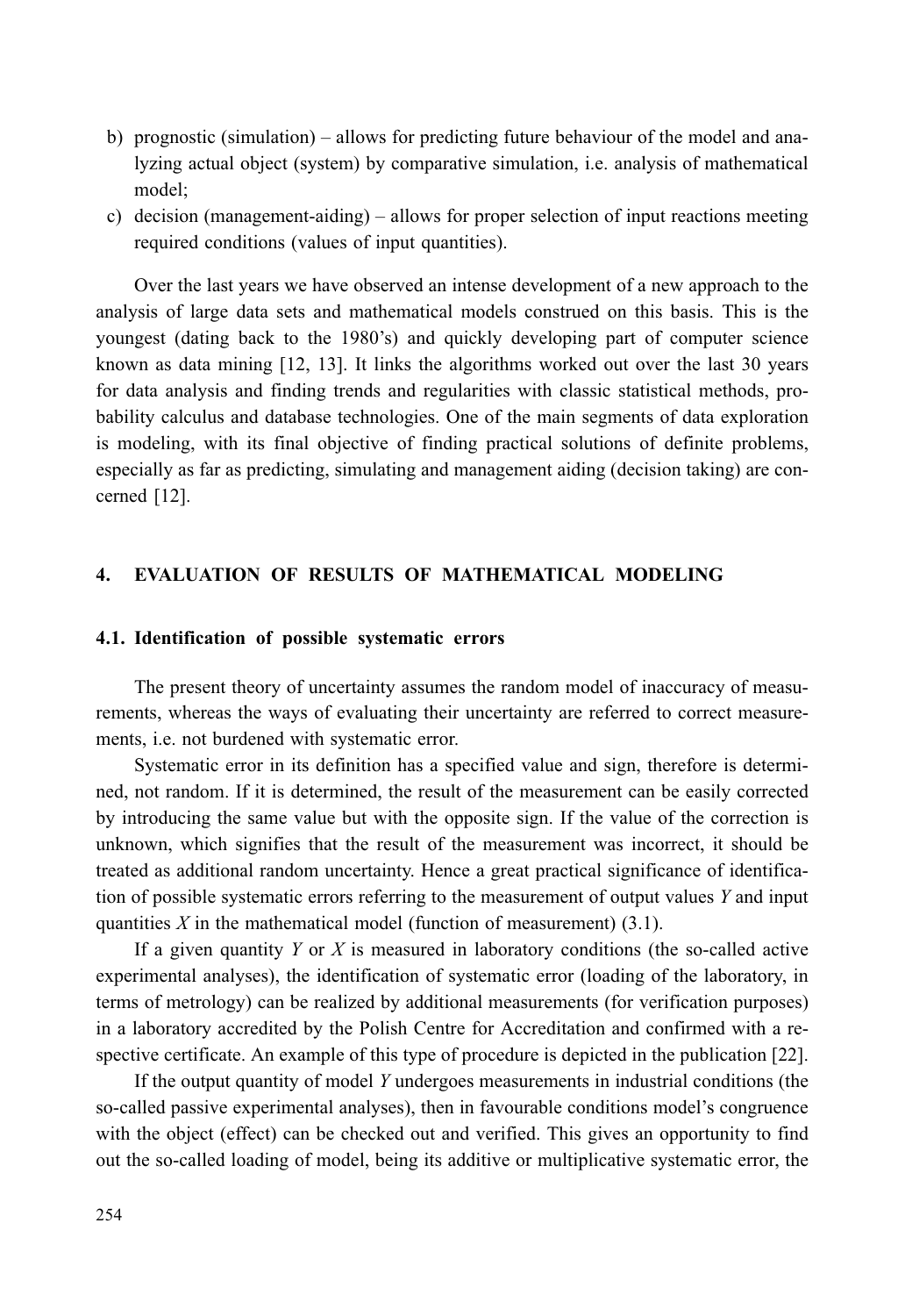value of which can estimate (predict) differences between arithmetic means of actual measurements and the point results of mathematical modeling.

## 4.2. Evaluation of uncertainty of modeling results

# **Statistical models**

The interval form of presentation of mathematical modeling results has been valid for random (stochastic) mathematical models for years. This especially refers to the most commonly applied statistical (correlation) models, which after verification are willingly applied as predictive regression models for predicting output values of Y. The statistical regression models frequently made as a version of polynomial multiple linear or pseudo curvilinear regression, can be presented in the following form  $[2, 16, 19]$ :

$$
Y = f(X_i : i = 1, n_x) + \varepsilon \tag{4.1}
$$

where<sup>.</sup>

- $Y -$  dependent variable, the value of which we want to explain or predict;
- $X_i$  independent variable, also called explanatory variable or predicator;
- $\epsilon$  random error, also called random disturbances (source of randomness in the model); has from definition a normal distribution, expected value equal to zero an no autocorrelation.

The statistical model  $(4.1)$  evidently differs from the function of measurement  $(3.1)$ only with random error (disturbance)  $\varepsilon$ . In this case the regression interval prediction is construed as a classic interval of confidence, known from mathematical statistics [2, 16].

The width of the confidence interval  $\langle a, b \rangle$  depends on the assumed level of confidence  $\check{a}$ , determining the probability P of the fact that interval  $\langle a, b \rangle$  contains an unknown evaluated parameter Y, i.e.  $P(a \le Y \le b) = \gamma = 1 - \alpha$ , where  $\alpha$  – level of significance of tested statistical hypotheses. In the natural and technical studies, the 95%-level of confidence is most frequent, i.e.  $\gamma = 95\%$ .

When using prediction regression models, in practice their quality is frequently characterized with the use of absolute values of  $S_{v/x}$  or/and relative  $S_{v/x}/\overline{y}$  standard residual errors of the model, where  $S_{v/x}$  is a square root of residual variance (average square of residual variable), whereas  $\bar{y}$  – mean (average) value of predicted parameter. The residual variance  $S_{v/x}^2$  is an estimator of variance, and  $S_{v/x}$  – estimator of standard deviation of random model, which can be used for assessing boundaries of confidence intervals of evaluations  $\hat{v}$  of predicted parameter y provided that the obtained regression model is correct.

The way of verifying the trueness (adequacy) of the regression model and detecting possible systematic error of loading of residual regression variables can be found in mathematical statistics handbooks or some publications, e.g. [19].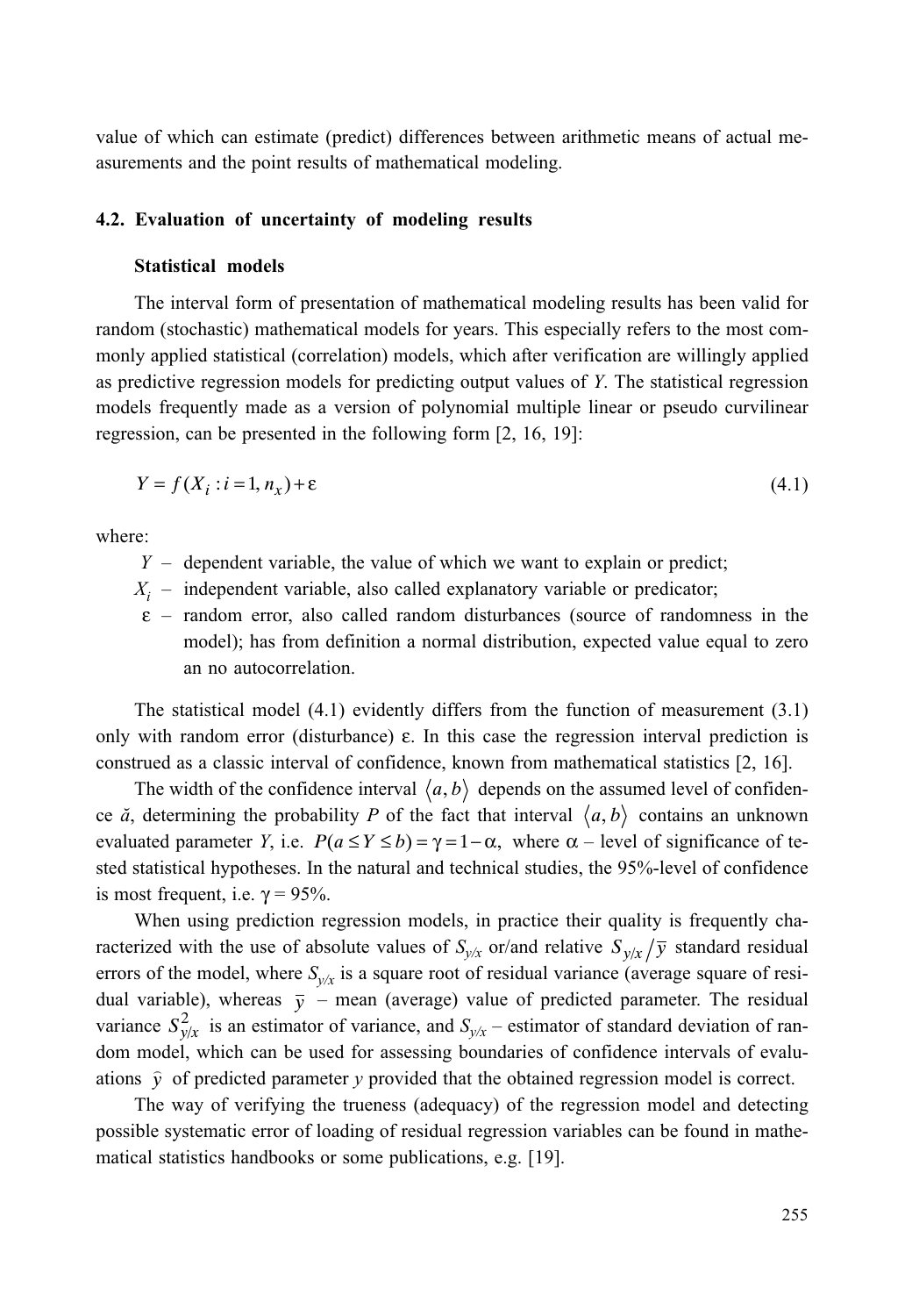### Deterministic models

The evaluation of uncertainty of results of deterministic (functional) modeling is based on the present theory of uncertainty which, as already observed, is based on the random model of uncertainty and correct results of measurements. For evaluating the uncertainty in a general case with respect to the deterministic model one should use the measuring function  $(3.1)$  on the assumption that both values of output Y and input variables X can be determined with the direct and/or indirect measurements method, and the input quantities can be correlated.

The principles of estimating measurements are discussed in detail in a number of handbooks and guides on measurements, e.g. [5, 12, 18, 23]. In this work the authors give only the most important notions and strategies of assessing uncertainty.

The uncertainty of measurement  $u$  is a parameter thanks to which the boundaries of interval, which with the assumed probability encloses an unknown real value of the measured quantity, can be determined. It is assumed that the total uncertainty is always random and that standard deviation S of measurement series or multiplication  $kS$  is its figure measure. The uncertainty of measurement may include many components, both of A and B type.

It can be assumed that owing to the source of origin the A-type uncertainty corresponds to errors caused by random effects, whereas B-type uncertainty corresponds to errors generated by systematic factors. In the analysis of measurement uncertainty of A and B type it is assumed that all known corrections were accounted for during the measurement

The most frequent source of uncertainty caused by systematic effects is imperfect measuring apparatuses. In this case the boundary value of a classic error  $\Delta g$  allows for evaluation of variance or standard deviation for the assumed distribution of uniform or triangular probability.

The theory of uncertainty introduced the following important notions:

Standard uncertainty  $u(x)$  – expressed by standard deviation S of results of a number of measurements performed in constant reference conditions.

$$
u(x) = S \tag{4.2}
$$

Cumulative (total) uncertainty – standard uncertainty of the result of transient measurement obtained from the measurement of a few input quantities, equal to a geometric sum of components being variances and covariances (in the case of correlated quantities) of these quantities multiplied by the respective coefficients of sensitivity dependent on the function of type measurement  $(3.1)$ .

$$
u_{\tau} = \sqrt{\sum_{i=1}^{n} \left(\frac{\partial f}{\partial X_i}\right)^2 u_i^2}
$$
 (4.3)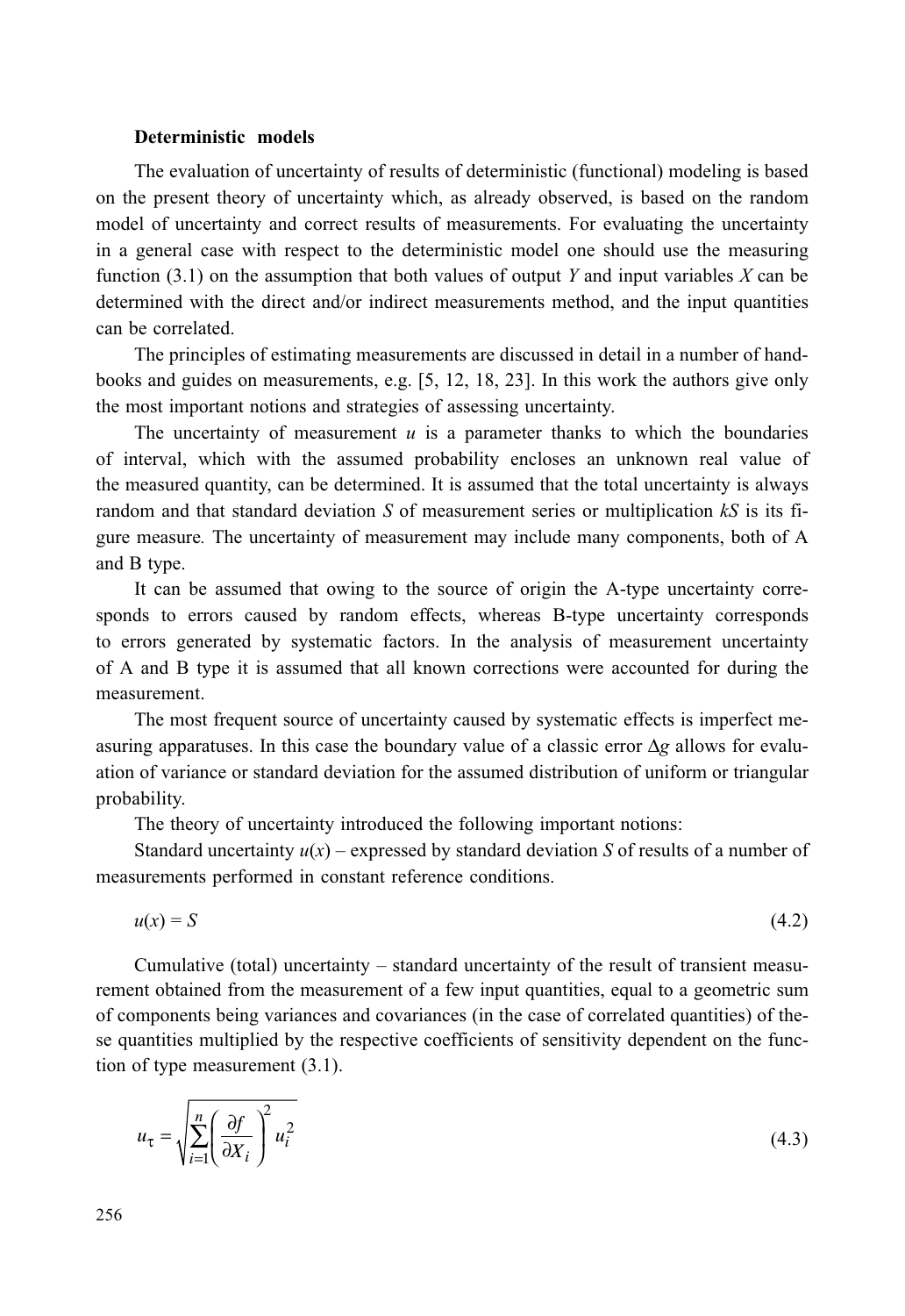Covered uncertainty – determines the interval of values around the result of measurement equal to the product of total uncertainty and coverage factor  $k$ .

$$
U = k \cdot u_{\tau} \tag{4.4}
$$

The coverage factor  $k$  is a standardized variable, determined for the assumed level of confidence from normal distribution or t-Student and depending on the assumed confidence level and number of degrees of freedom.

In some cases of the values of coefficient  $k = 2$  or  $k = 3$  can be arbitrarily assumed, with the corresponding probability (level of confidence)  $p = 0.95$  and  $p = 0.99$ , respectively. However, it should be remembered that this is a simplification which may decrease the correctness of evaluation of boundaries of the assessed interval [5, 23].

#### 5. **CONCLUSIONS**

The paper presents the most important meritoric issues related to the theory and practice of mathematical modeling, which loomed after 1993, and which stemmed from the fundamental changes in metrology introduced by international and home standardization and metrological institutions and organizations. They especially refer to the evaluation of the quality of measurements of physical quantities and are related with the introduced notion of uncertainty in measurement. The principles of mathematical modeling and classes (types) of mathematical models were given in more detail. Special attention was paid to the evaluation of the results of mathematical modeling, in that identification of possible systematic errors and before all, evaluation of uncertainty of the results of statistical and deterministic modeling. The mathematical modeling method, and consequently simulations in mining and geology develop very dynamically, making use of, among others, the newest calculation methods and analyses of large databases, e.g. artificial neural networks, the so-called data mining. The efficient practical use of mathematical modeling requires proper knowledge and experience and, on the other hand, sufficient amount of information about the modeled object (process), frequently obtained during field studies. The properly construed model is calibrated and verified, then can be used in practice for predicting. The quantitative evaluation of the prediction results can be acquired through the analysis of sensitivity of prediction to the changing parameters of the model. In practice the model should be preferably construed simultaneously with the field studies and successively improved. The correct feedback from modeling to field studies and the other way round creates conditions for obtaining correct results.

## **REFERENCES**

[1] Awrejcewicz J.: Matematyczne modelowanie systemów. Wyd. Nauk.-Techn. Fundacja "Książka Naukowo-Techniczna", Warszawa 2007.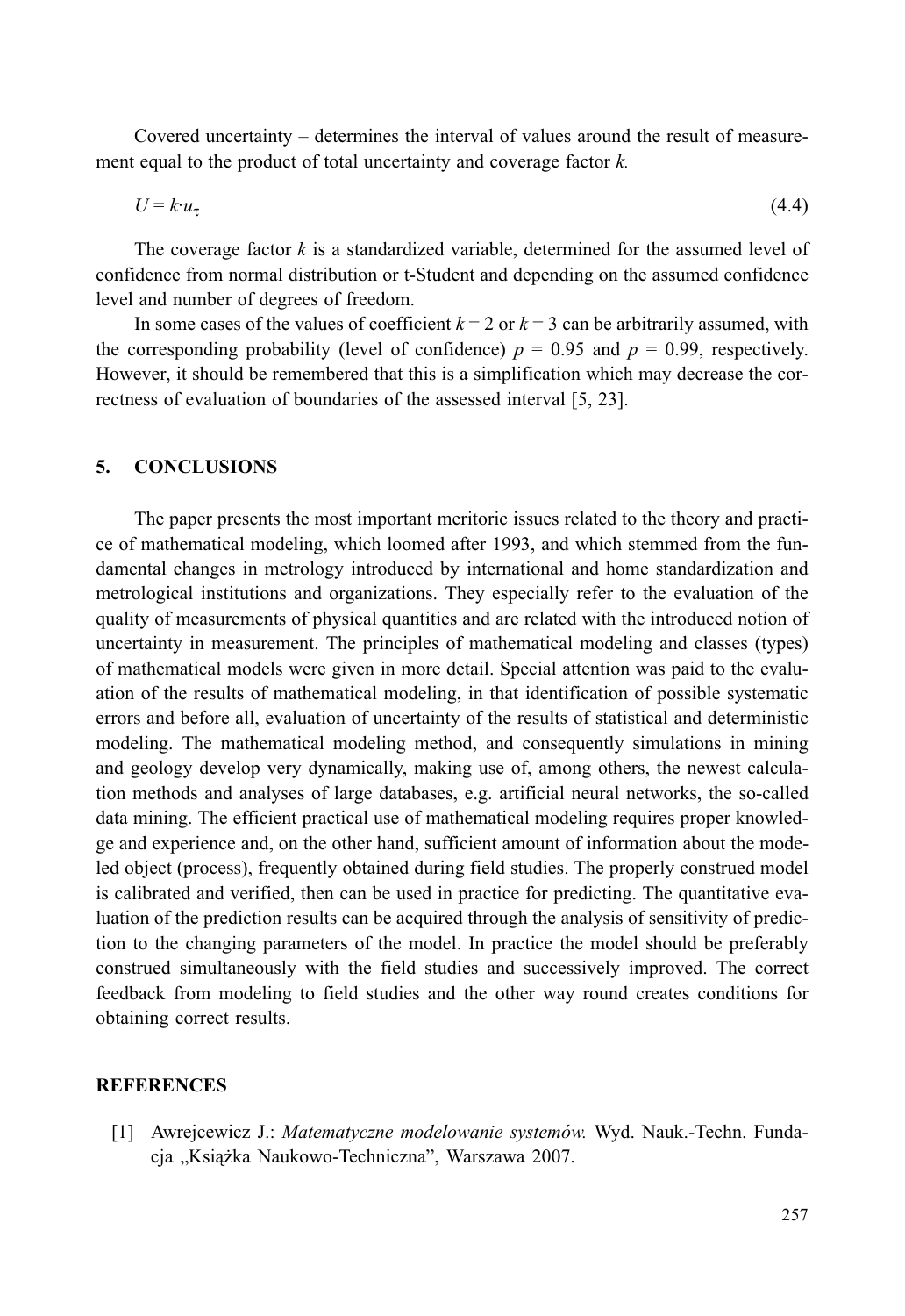- [2] Aczel A.D.: Statystyka w zarządzaniu. Wyd. Nauk. PWN, Warszawa 2000 (tłum.  $z$  ang.).
- [3] Aziz K., Settari A.: Matematičeskoje modelirovanie plastovych sistiem. Izd. "Nedra", Moskwa 1982 (tłum. z ang.).
- [4] Chłopek Z., Dobrociński S., Piaseczny L.: Uwagi o modelowaniu obiektów technicznych. Mat. XXV Zimowej Szkoły Mechaniki Górotworu pn. "Geotechnika i budownictwo specjalne", Zakopane 2002.
- [5] Derlecki S.: Metrologia elektryczna i elektroniczna. Wyd. Polit. Łódz., Łódź 2010.
- [6] Dolby R.G.A.: Niepewność wiedzy. Obraz nauki w końcu XX wieku. Wyd. Amber Sp. z o.o., Warszawa 1998 (tłum. z ang.).
- [7] Holnicki-Szulc P.: Modele propagacji zanieczyszczeń atmosferycznych w zastosowaniu do kontroli i sterowania jakościa środowiska. Akad. Ofic. Wyd. EXIT, Warszawa 2006.
- [8] Kowalski J.: Hydrogeologia z podstawami geologii. Wyd. Uniw. Przyrod. we Wrocławiu, Wrocław 2007.
- [9] Karamouz M., Ahmadi A., Akhbari M.: Groundwater Hydrology. Engineering, Planning and Management. CRC Press, Taylor & Francis Group, Boca Raton - Lon $don - New York 2011.$
- [10] Krawczyk A., Słomka T.: Podstawowe metody modelowania w geologii. Materiały pomocnicze do ćwiczeń. Skrypt Uczelniany AGH Nr 866, Kraków 1982.
- [11] Klempka R., Stankiewicz A.: Modelowanie i symulacja układów dynamicznych. Uczeln. Wyd. Nauk.-Dyd. AGH, Kraków 2006.
- [12] Larose D.T.: Metody i modele eksploracji danych. Wyd. Nauk. PWN, Warszawa 2012.
- [13] Mendrala D., Szeliga M.: Microsoft SOL Server. Modelowanie i eksploracja danych. Wyd. HELION, Gliwice 2012.
- [14] Piotrowski J.: Podstawy miernictwa. WNT, Warszawa 2002.
- [15] Szydłowski H. (red.): Teoria pomiarów. PWN, Warszawa 1974.
- [16] Sobczyk M.: Statystyka. Wyd. Nauk. PWN, Warszawa 1997.
- [17] Twardowski K.: Informacyjno statystyczne podejście do zadań interpretacji materiałów geofizyki wiertniczej. Mat. z Symp. nt. "Problemy metodyczne wykrywania i badania surowców mineralnych metodami geofizyki wiertniczej", AGH, Kraków 1983.
- [18] Twardowski K. (red.), Bednarz S., Rzyczniak M.: Podstawy metrologii w górnictwie nafty i gazu. Wyd. AGH, Kraków 2009.
- [19] Twardowski K. (red.): Ocena metanonośności węgli kamiennych Górnośląskiego Zagłębia Węglowego na podstawie wyników pomiarów otworowych. Wyd. Centrum PPGSMiE PAN, Kraków 1997.
- [20] Traple J., Twardowski K., Glazor A.: Modele petrofizyczne skał zbiornikowych wykorzystywane w praktyce geologicznej. Zesz. Nauk. AGH, Ser. Wiertnictwo – Nafta  $-Gaz, t. 18, z. 2, Kraków 2001.$